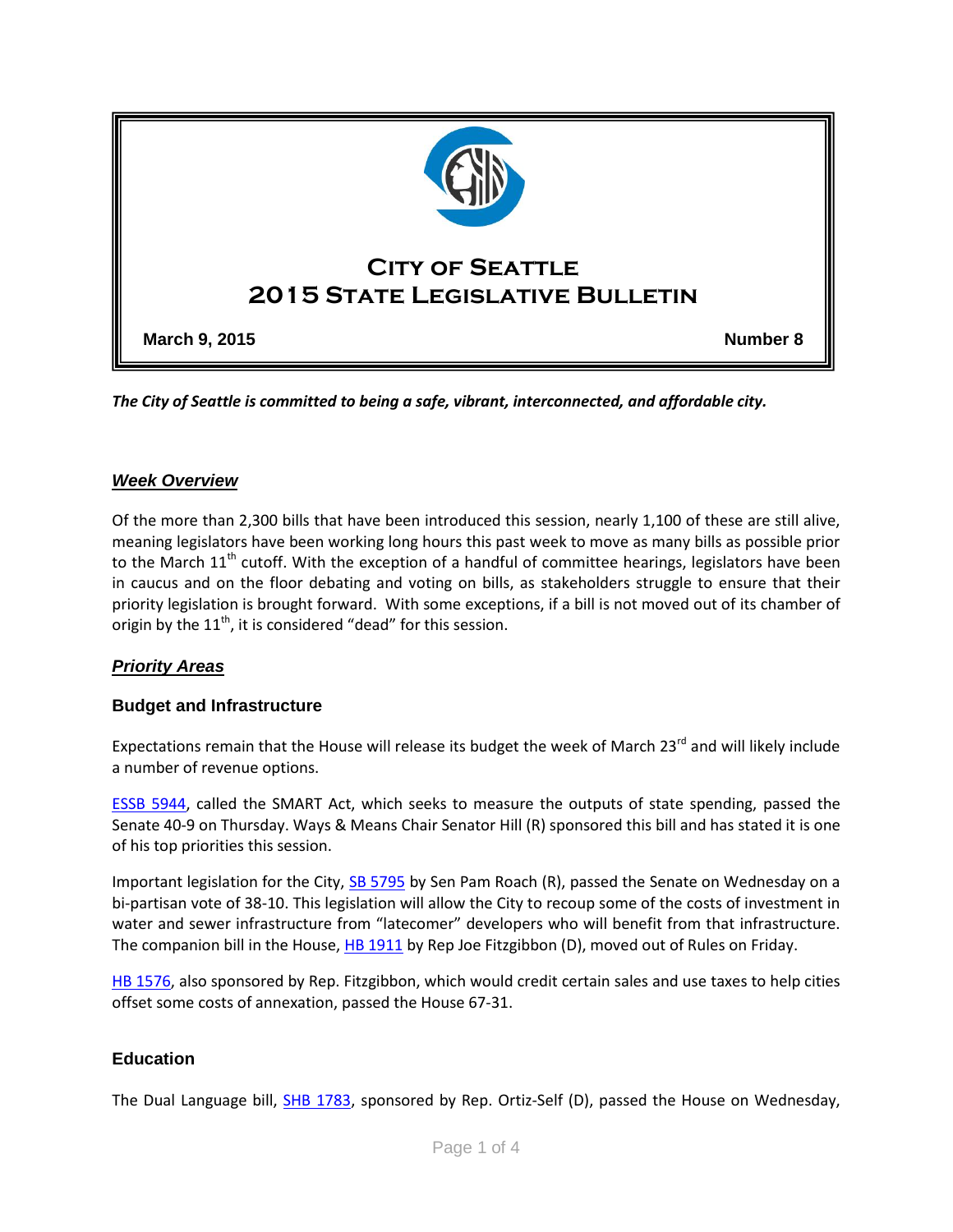March  $4<sup>th</sup>$ , on a vote of 64 to 34. The bill was amended in committee to remove the early learning portion in order to lower the fiscal note.

The House vehicle for the Early Start Act, [2SHB 1491,](http://app.leg.wa.gov/billinfo/summary.aspx?bill=1491&year=2015) sponsored by Rep. Ruth Kagi (D), was moved from Rules on Wednesday, March  $4<sup>th</sup>$ . Some changes were made to the bill when it came out of the Appropriations committee, including:

- Removing the requirement that the DEL implement an electronic time and attendance records system by July  $1<sup>st</sup>$  2016;
- Removing the mandate for ECEAP providers to offer a full day option; and
- Pushing out the start date for 12 month subsidy authorizations to January  $1^{st}$ , 2016.

The Senate version, [2SSB 5452,](http://app.leg.wa.gov/billinfo/summary.aspx?bill=5452&year=2015) by Sen. Steve Litzow (R) remains in Rules in that chamber.

Also on Wednesday, the House passed Rep. Zach Hudgins' "Breakfast After the Bell" legislation [\(SHB1295\)](http://app.leg.wa.gov/billinfo/summary.aspx?bill=1295&year=2015) with a bipartisan vote of 65-33. The substitute bill requires the state to provide one-time \$6,000 start-up allocation grants to each high-needs school implementing the program.

# **Safety Net, Housing and Health Care**

On Tuesday, the House passed [HB 1355](http://app.leg.wa.gov/billinfo/summary.aspx?bill=1355&year=2015) by Rep Jessyn Farrell (D) 51-46, which would raise the state minimum wage to \$12 over a four-year period. Several amendments were proposed, including one which would have established a teenage training wage, and another which would have prevented cities from adopting a higher minimum wage than the proposed \$12 standard, were ruled beyond the scope and object of the bill. Testimony from opponents of the bill tended to focus on the impacts to teenagers, while supporters spoke to the needs of families struggling to make ends meet on the current wage.

Senate Democrats attempted a maneuver called the 9<sup>th</sup> Order on Thursday, which would have allowed them to bring the Voting Rights Act [\(SB 5668\)](http://app.leg.wa.gov/billinfo/summary.aspx?bill=5668&year=2015) to the floor for consideration, but were unsuccessful. However, shortly thereafter the companion bill [\(ESHB 1745\)](http://app.leg.wa.gov/billinfo/summary.aspx?bill=1745&year=2015) in the House passed 52-46.

Wednesday, the Governor's request legislation, the Homeless Youth Act [\(SSHB1436\)](http://app.leg.wa.gov/billinfo/summary.aspx?bill=1436&year=2015), passed the House with a bipartisan vote of 62-36. The legislation creates an Office of Homeless Youth Programs that is directed to serve homeless youth using the following four priorities:

- stable housing;
- education and employment;
- permanent connections; and
- social and emotional well-being.

Also Wednesday, Joel's Law, [SSB 5269](http://app.leg.wa.gov/billinfo/summary.aspx?bill=5269&year=2015) by Sen. Steve O'Ban (R), passed the Senate 46-3. The legislation's intent is to help families assist their mentally ill loved ones with getting mental health support, allowing families to petition for involuntary treatment.

Passing unanimously on Tuesday, **ESSB 5477**, by Sen. Bruce Dammeier, regulating the packaging, labeling and advertising of vapor products moved out of the Senate. It requires child-resistant packaging for substances intended for vapor products and prohibits the use of vapor products in schools.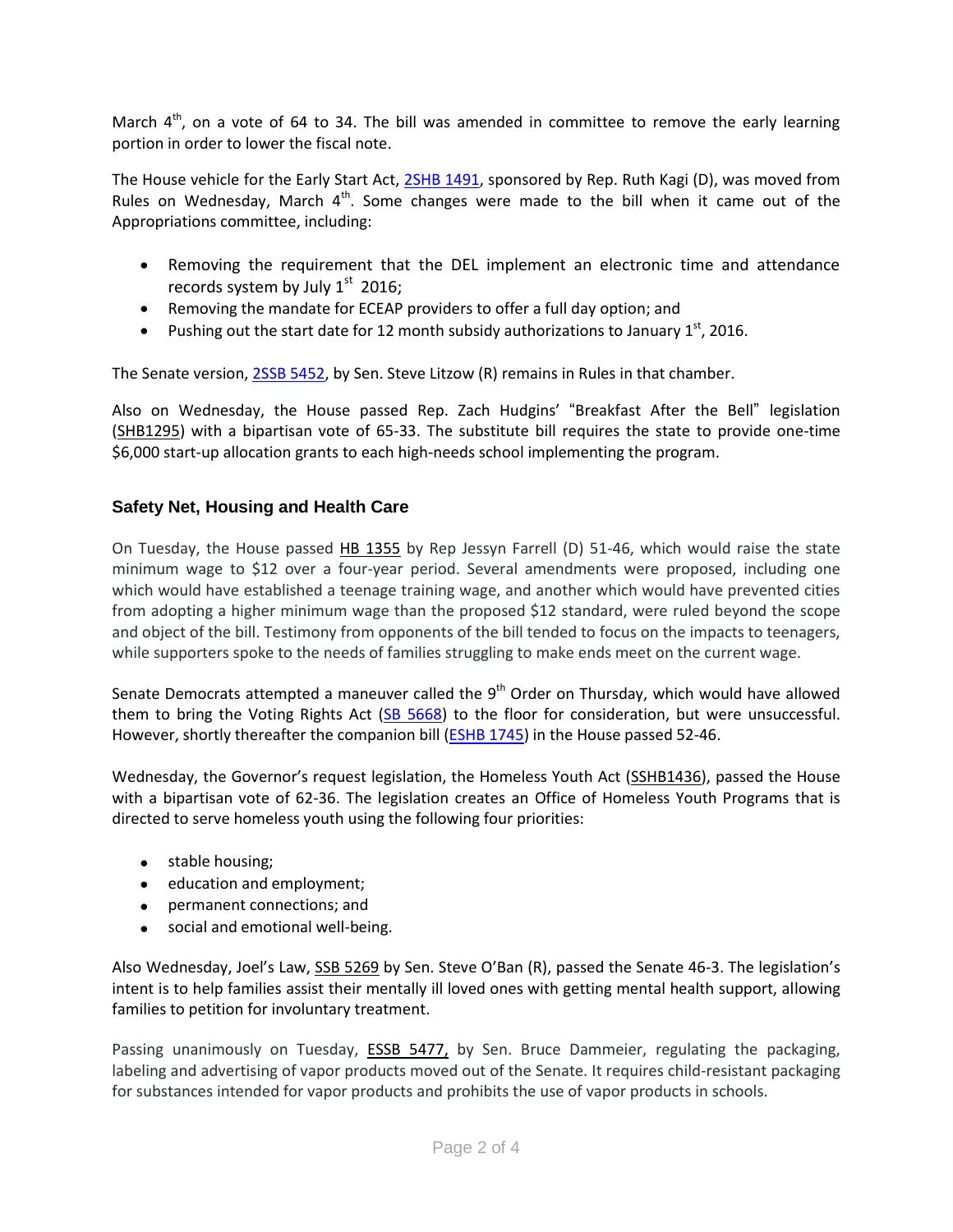# **Environment**

On Thursday, March 5<sup>th</sup>, the House passed Rep. Jessyn Farrell's (D) "oil safety" bill, [HB 1449,](http://apps.leg.wa.gov/billinfo/summary.aspx?bill=1449&year=2015) on a bipartisan vote of 60-38. An alternative Senate bill, SB 5057, by Sen. Doug Ericksen, has not yet been voted on.

Governor Inslee's carbon pollution reduction legislation, [SHB 1314,](http://app.leg.wa.gov/billinfo/summary.aspx?bill=1314&year=2015) by Rep. Fitzgibbon, is scheduled for a hearing in House Appropriations for March  $12^{th}$ .

# **Transportation**

As noted last week, voting on the proposed Senate Transportation package came to a halt last Friday when Democrats asked for a ruling on whether taxes and fees in one of the bills which make up the package, SB 5987, were "new" taxes. If so, they would therefore be subject to a rule initiated by the Senate on the first day of session requiring a 2/3 vote to pass. Returning from the weekend, the Senate reconvened to hear Lt. Governor Brad Owen's ruling on the issue. In his ruling, Owen determined that SB 5987 did indeed create new taxes, and as a result of the newly established rule, would require a twothirds majority in the Senate. However, the Lt. Governor then went further, also determining that the two-thirds rule was unconstitutional and therefore unenforceable. As a result, the Senate moved ahead with voting on, and subsequently passed  $ESSB$  5987 and  $ESSB$  5988  $-$  the revenue sources for the Senate transportation package.

ESSB 5987, which would increase the gas tax by 11.7-cents per gallon over three years, passed 27-22, with 7 Democrats joining 19 Republicans and Democrat Majority Coalition Caucus member Sen. Tim Sheldon. Most Democrats voting against the legislation voiced concerns regarding funding education first and what they have termed the "poison pill" of tying the provisions in the legislation to a requirement of no carbon reduction requirements. Republicans voting against the legislation stated they were against tax increases.

The bond bill ESSB 5988 passed 41-8.

Owen's ruling is very significant because it means that other revenue measures, like Governor Inslee's carbon pollution reduction legislation, [SHB 1314,](http://app.leg.wa.gov/billinfo/summary.aspx?bill=1314&year=2015) can now pass the Senate with a simple majority.

## **Public Safety**

## **Marijuana**

[SB 5052,](http://apps.leg.wa.gov/billinfo/summary.aspx?bill=5052&year=2015) an omnibus medical marijuana bill sponsored by Sen. Ann Rivers (R), was heard in the House Healthcare and Wellness Committee on Thursday, March 5<sup>th</sup>. Testimony from medical marijuana stakeholders focused on a proposed registry and what they considered "over regulation" of a functioning system. Supporters of the bill countered that every other medication was regulated in some way and that the dual system was undermining the nascent recreational market. It is expected the bill will be voted out of committee next week.

Meanwhile, Rep. Rueven Carlyle's (D) [HB 2136,](http://apps.leg.wa.gov/billinfo/summary.aspx?bill=2136&year=2015) a reform bill focusing on the recreational market was heard Wednesday, March  $4<sup>th</sup>$ , in the House Finance Committee. The main scope of the bill covers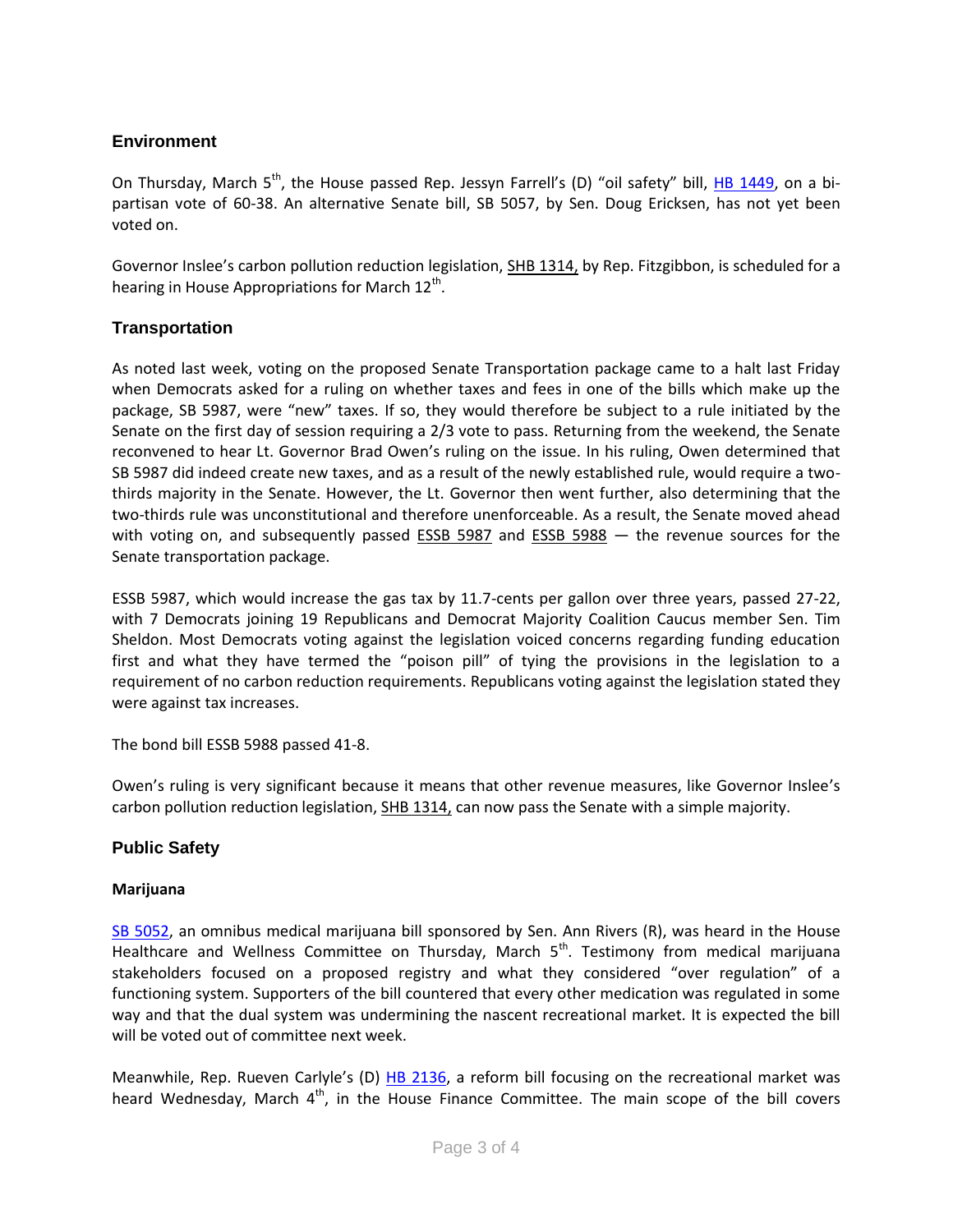restructuring the tax system from the 3-point current system to a single end-point structure; revenue sharing with local jurisdictions; zoning requirements for stores; transportation of marijuana; and marijuana awareness programs. Testimony was primarily supportive, with retailers and producers speaking to the difficulties of operating under the current tax structure and in competition with the medical and illegal markets. Representatives of the Mayor and City Attorney testified in support of the bill.

HB 2136 was then voted out of committee on Friday, March  $5^{th}$ . A number of amendments were introduced, most focusing on increasing the revenue shared with local jurisdictions, but no amendments passed. The bill now moves on to Rules.

# *Looking Ahead*

More floor debate and long hours are in store as legislators return Monday with only 3 days left to finish their work. With the first half of the session officially in the books, and the number of "live" bills winnowed down considerably, focus will begin to shift in earnest to the budgets; and committees will reconvene to take up the bills which made it across the rotunda. We look forward to welcoming several Councilmembers to Olympia on Thursday, March  $12<sup>th</sup>$ , for the second Council Lobby Day of the session.